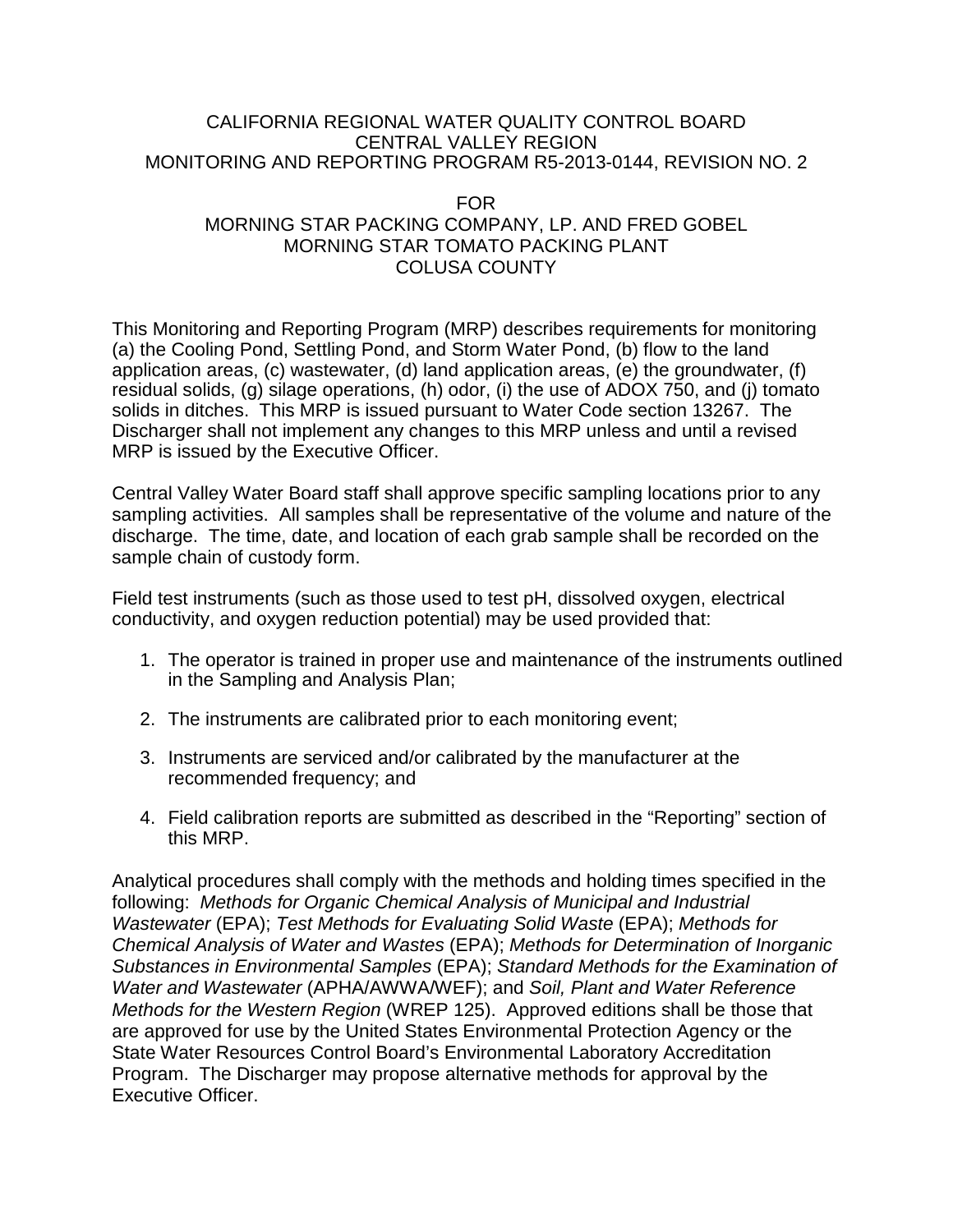MONITORING AND REPORTING PROGRAM R5-2013-0144, REVISION NO. 2 -2-MORNING STAR PACKING COMPLANY, LP AND FRED GOBEL MORNING STAR TOMATO PACKING PLANT COLUSA COUNTY

Where technically feasible, laboratory reporting limits shall be lower than the applicable water quality objectives for the constituents to be analyzed.

### **POND MONITORING**

#### **Cooling Pond**

The Cooling Pond shall be monitored for the following constituents during both the processing and non-processing season. Influent samples shall be measured at the last connection prior to waste entering the pond, and shall be collected for the entire processing season. Pond samples shall be collected from the northwest corner of the pond, both during the processing season and after the season ends (as detailed in the footnotes).

| <b>Constituent</b>            | <b>Units</b> | Type of<br><b>Sample</b> | <b>Sample</b><br><b>Frequency</b> | <b>Reporting</b><br><b>Frequency</b> |
|-------------------------------|--------------|--------------------------|-----------------------------------|--------------------------------------|
| Influent to the Pond:         |              |                          |                                   |                                      |
| <b>Flow</b>                   | Gallons      | <b>Flow Meter</b>        | Continuous                        | Monthly                              |
| $BOD5$ <sup>1</sup>           | mg/L         | Grab                     | Weekly during season              | Monthly                              |
| <b>Total Nitrogen</b>         | mg/L         | Grab                     | Weekly during season              | Monthly                              |
| <b>TDS</b>                    | mg/L         | Grab                     | Weekly during season              | Monthly                              |
| <b>FDS</b>                    | mg/L         | Grab                     | Weekly during season              | Monthly                              |
| <b>Pond Samples</b>           |              |                          |                                   |                                      |
| Dissolved oxygen <sup>2</sup> | mg/L         | Grab                     | Daily/Monthly <sup>3</sup>        | Monthly                              |
| $pH^2$                        | pH units     | Grab                     | Weekly/Monthly <sup>4</sup>       | Monthly                              |
| ORP <sup>2</sup>              | millivolts   | Grab                     | Daily/Monthly <sup>3</sup>        | Monthly                              |
| Freeboard                     | $0.1$ feet   | Measurement              | Weekly/Monthly <sup>4</sup>       | Monthly                              |
| Odors                         |              | Observation              | Weekly/Monthly <sup>4</sup>       | Monthly                              |
| Berm/levee<br>condition       | --           | Observation              | Monthly                           | Monthly                              |
| $BOD5$ <sup>1</sup>           | mg/L         | Grab                     | Weekly during season              | Monthly                              |
| <b>Total Nitrogen</b>         | mg/L         | Grab                     | Weekly during season              | Monthly                              |
| <b>TDS</b>                    | mg/L         | Grab                     | Weekly during season              | Monthly                              |
| <b>FDS</b>                    | mg/L         | Grab                     | Weekly during season              | Monthly                              |

1 5-day, 20 degrees Celsius biochemical oxygen demand.<br><sup>2</sup> Dissolved oxygen, pH, and oxygen reduction potential (ORP) samples shall be measured using a properly calibrated probe lowered to a depth of one foot below the water surface with the reading taken while the probe is submerged in the water.

taken while the probe is submerged in the measure.<br>
Sample frequency shall be daily from the beginning of the processing season until one week after the<br>
season ends, and then monthly after that.

season ends, and then monthly after that.  $\frac{1}{2}$  is the monthly during the Sample frequency shall be weekly during the processing season and monthly during the non-processing season.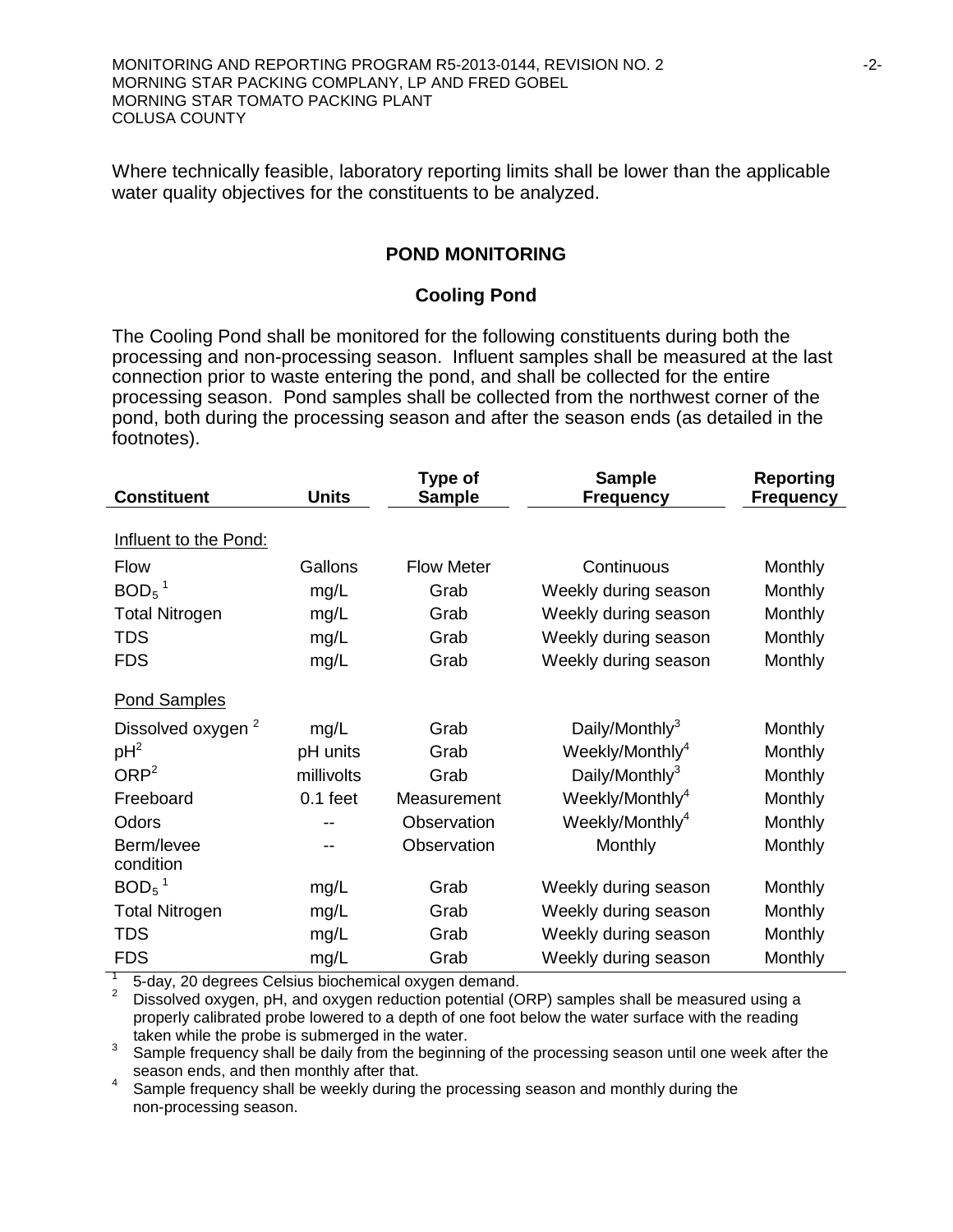#### **Settling Pond**

The Settling Pond shall be monitored from the beginning of the processing season until it is drained. Samples shall be collected from the southwest corner of the pond. If the pond is dry, the monitoring report shall so note.

| <b>Constituent</b>            | <b>Units</b> | Type of<br><b>Sample</b> | <b>Sample</b><br><b>Frequency</b> | Reporting<br><b>Frequency</b> |
|-------------------------------|--------------|--------------------------|-----------------------------------|-------------------------------|
| Dissolved oxygen <sup>1</sup> | mg/L         | Grab                     | Daily                             | Monthly                       |
| pH <sup>1</sup>               | pH units     | Grab                     | Weekly                            | Monthly                       |
| ORP <sup>1</sup>              | millivolts   | Grab                     | Daily                             | Monthly                       |
| Freeboard                     | $0.1$ feet   | Measurement              | Weekly                            | Monthly                       |
| Odors                         | --           | Observation              | Weekly                            | Monthly                       |
| Berm/levee<br>condition       | --           | Observation              | Monthly                           | Monthly                       |
| $BOD5$ <sup>2</sup>           | mg/L         | Grab                     | Weekly                            | Monthly                       |
| Total nitrogen                | mg/L         | Grab                     | Weekly                            | Monthly                       |
| <b>TDS</b>                    | mg/L         | Grab                     | Weekly                            | Monthly                       |
| <b>FDS</b>                    | mg/L         | Grab                     | Weekly                            | Monthly                       |
| Date water entered pond       |              | Observation              | Daily                             | Monthly                       |
| Date pond was drained         |              | Observation              | Daily                             | Monthly                       |
| Date(s) solids removed        |              | Observation              | Daily                             | Monthly                       |

 $1$  Dissolved oxygen, pH, and oxygen reduction potential (ORP) samples shall be measured using a properly calibrated probe lowered to a depth of one foot in the pond with the reading taken while the probe is submerged in the water.

probe is submerged in the water. 2 5-day, 20 degrees Celsius biochemical oxygen demand.

#### **Storm Water Pond**

The Discharger shall conduct daily visual monitoring of the storm water pond located next to the Settling Pond. Inspections shall be conducted from one week prior to the start of the processing season until the Settling Pond is drained at the end of the season. If any water is present, the Discharger shall report the fact within 24 hours to Board staff, shall investigate the source, remove the water, and stop the discharge. Monthly monitoring reports shall document the inspections and any work completed in response to water found in the pond.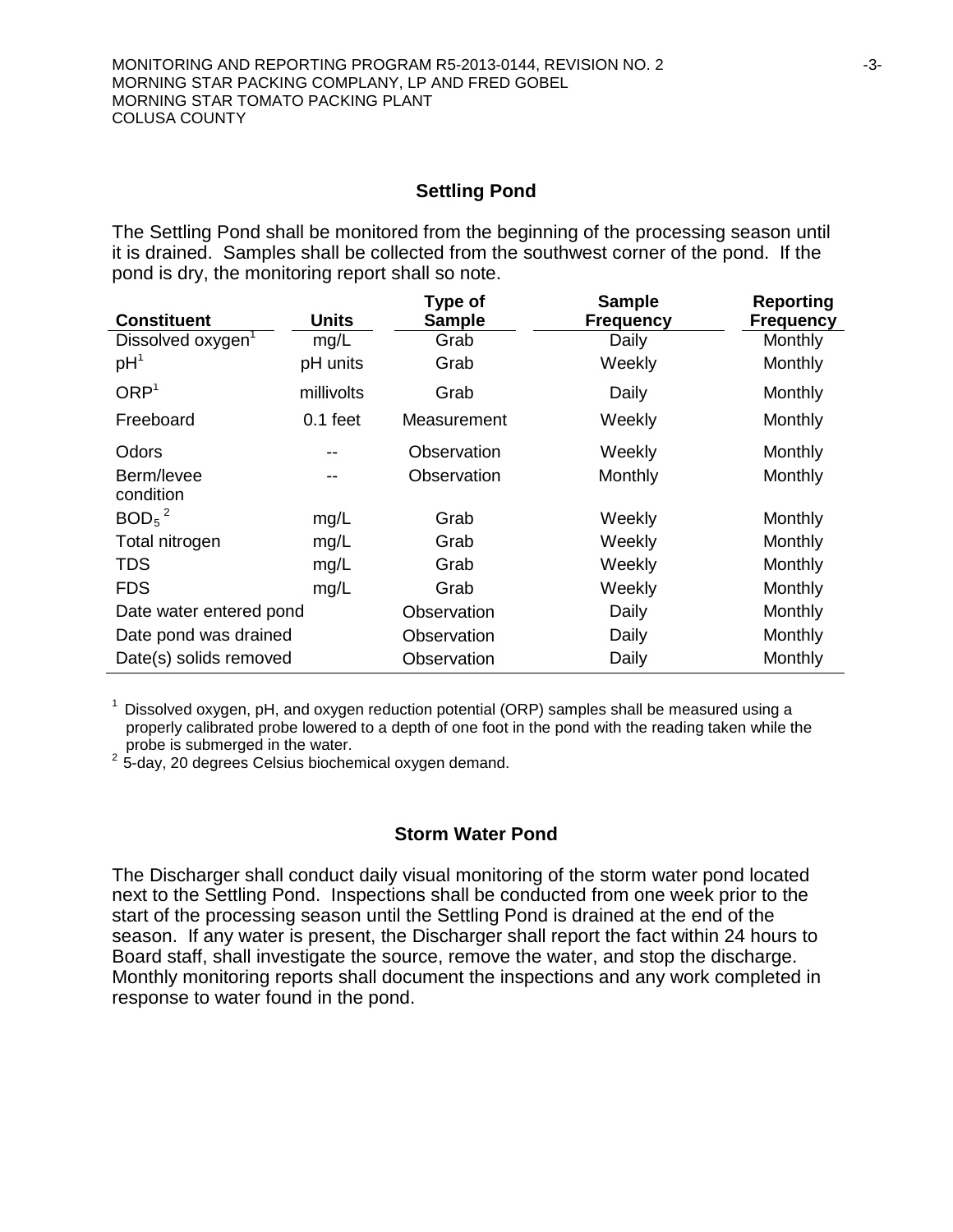#### **FLOW MONITORING**

The Discharger shall monitor wastewater and supplemental irrigation water flows discharged to ditches and each individual land application area field as depicted on Attachment B as follows:

| <b>Flow Source</b>                                                                        | Units   | Type of<br><b>Measurement</b> | <b>Monitoring</b><br><b>Frequency</b> | <b>Reporting</b><br><b>Frequency</b> |
|-------------------------------------------------------------------------------------------|---------|-------------------------------|---------------------------------------|--------------------------------------|
| Station 1 - Settling Pond<br>discharge point, (includes plant<br>sanitation and clean-up) | gallons | Meter                         | Daily $1$                             | Monthly, Annually                    |
| Station 2 - Cooling Pond<br>discharge point                                               | gallons | Meter                         | Daily $1$                             | Monthly, Annually                    |
| Supplemental irrigation water<br>(GCID)                                                   | gallons | Calculation                   | Daily $1,2$                           | Monthly, Annually                    |
| Station 3 - Total discharge<br>to LAAs                                                    | gallons | Meter                         | Daily $3$                             | Monthly, Annually                    |

<sup>1</sup> Report as total daily flow from the flow source to each LAA Field.<br><sup>2</sup> Supplemental irrigation flow amounts shall be calculated based on total discharge minus Cooling Pond discharge.

Includes all Settling Pond, plant sanitation/clean-up, Cooling Pond, and supplemental irrigation water discharged to the LAAs.

### **WASTEWATER MONITORING**

Wastewater samples shall be collected from the flow metering Station 3 as shown on Attachment B and shall be representative of wastewater from the Settling Pond, Cooling Pond, plant sanitation and clean-up water prior to discharge to the land application areas. Sampling is not required during periods when no wastewater is discharged to the land application areas. At a minimum, wastewater monitoring shall include the following:

| <b>Units</b> | Type of<br><b>Sample</b> | <b>Sample</b><br><b>Frequency</b> | <b>Reporting</b><br><b>Frequency</b> |
|--------------|--------------------------|-----------------------------------|--------------------------------------|
| mg/L         | Grab                     | Twice Weekly/Weekly <sup>2</sup>  | Monthly                              |
| mg/L         | Grab                     | Twice Weekly/Weekly <sup>2</sup>  | Monthly                              |
| Degrees Bx   | Grab                     | Twice Weekly/Weekly <sup>2</sup>  | Monthly                              |
| mg/L         | Grab                     | Weekly                            | Monthly                              |
| mg/L         | Grab                     | Weekly                            | Monthly                              |
|              |                          |                                   |                                      |

<sup>1</sup> 5-day, 20 degrees Celsius biochemical oxygen demand. <sup>2</sup> Twice weekly (minimum of three days between samples) for the first month of processing, or longer as needed to determine a correlation between COD and BOD, as well as Brix and BOD. After that, the frequency can be weekly.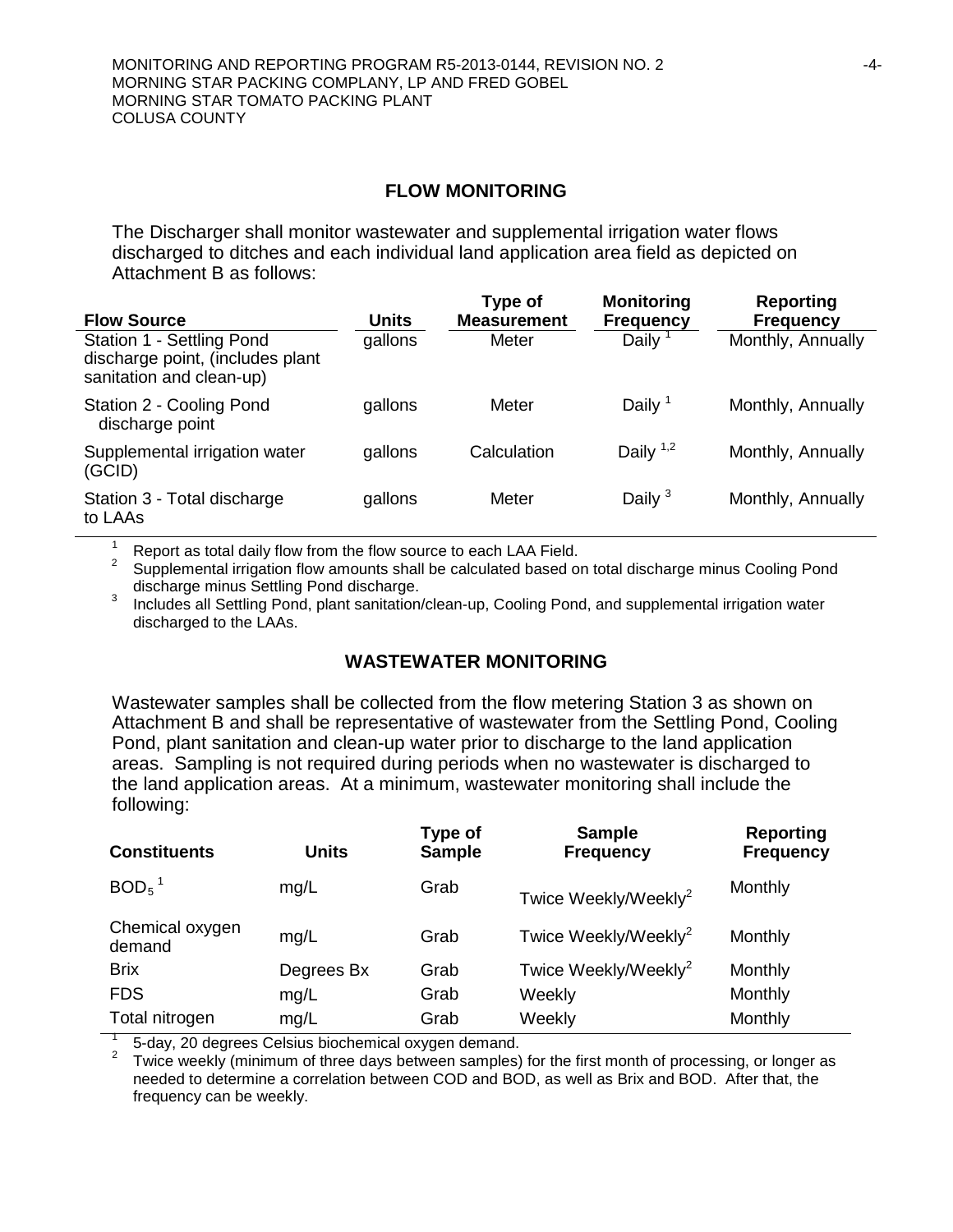### **LAND APPLICATION AREA MONITORING**

The Discharger shall monitor the land application areas **daily during operation**, and shall submit the results in the corresponding monthly monitoring reports. Evidence of erosion, field saturation, runoff, or the presence of nuisance conditions shall be noted in the report. The report shall also document any corrective actions taken based on observations made.

The Discharger shall perform the following routine monitoring and loading calculations for each LAA field during all months when land application occurs, and shall present the data in the Monthly and Annual Monitoring Reports.

- If irrigation does not occur during a reporting period, the monitoring report shall so indicate.
- If the drying time between irrigation cycles is less than six days for an LAA field, the monitoring report shall provide an explanation.

Beginning 1 May 2017, flows to each LAA shall be monitored in accordance with the approved Field Flow Monitoring Plan. Until then, flows shall be monitored and reported as below.

| <b>Constituent</b>                                                                                                                                                     | Units     | Type of<br><b>Sample</b>  | <b>Sampling</b><br><b>Frequency</b> | Reporting<br><b>Frequency</b> |
|------------------------------------------------------------------------------------------------------------------------------------------------------------------------|-----------|---------------------------|-------------------------------------|-------------------------------|
| Precipitation                                                                                                                                                          | $0.1$ in  | Rain gauge                | Daily                               | Monthly                       |
| Hydraulic loading rate<br>(from each source)                                                                                                                           | in        | Calculated <sup>2</sup>   | Daily                               | Monthly,<br>Annually          |
| $BOD5$ loading rate as<br>an irrigation cycle <sup>6</sup><br>average (including<br>Settling Pond solids,<br>residual solids, manure<br>and commercial<br>fertilizers) | lb/ac/day | Calculated 3,4            | Daily                               | Monthly                       |
| Total nitrogen<br>loading rate<br>(including Settling Pond<br>solids, residual solids,<br>manure and<br>commercial fertilizers)                                        | lb/ac     | Calculated <sup>3,5</sup> | Monthly                             | Monthly,<br>Annually          |

Data obtained from the nearest National Weather Service, California Irrigation Management

Information System (CIMIS) (Station ID No. 32, Colusa), or on-site rain gauge is acceptable. <sup>2</sup> Rate shall be calculated for each LAA field. Volumes can be estimated based on the duration of flow, the number of checks being irrigated at any one time, and the daily flow rates for each field. Calculations and assumptions shall be clearly documented.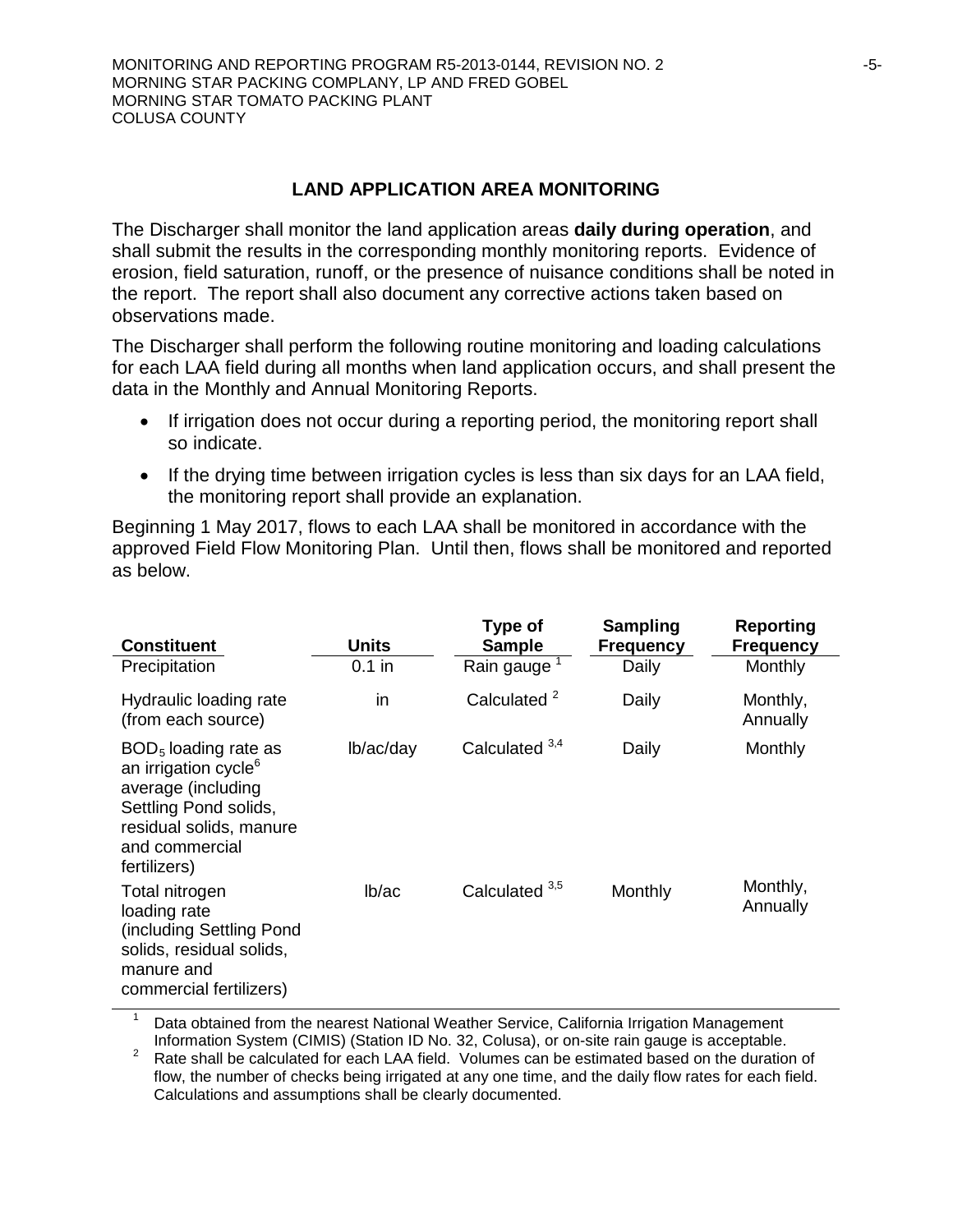- $3 \text{ Rate shall be calculated for each LAA field.}$
- $BOD<sub>5</sub>$  shall be calculated using the daily applied volume of wastewater (representative of Settling Pond, Cooling Pond, and plant sanitation/clean-up water), actual application area, average of the three most recent  $BOD<sub>5</sub>$  results for the wastewater, and the number of days per irrigation cycle. Loading rates for Settling Pond solids, residual solids, and supplemental nitrogen (including commercial fertilizers, manure from cattle, etc.) shall be calculated using the actual load and
- <sup>5</sup> Total nitrogen loading rates shall be calculated using the applied volume of wastewater (representative of Settling Pond, Cooling Pond, and plant sanitation/clean-up water), actual application area, and average of the three most recent total nitrogen results for the wastewater. Loading rates for Settling Pond solids, residual solids, and supplemental nitrogen (including commercial fertilizers, manure from cattle, etc.) shall be calculated using the actual load and
- $6$  Irrigation cycle is defined as the time period between the start of the irrigation event for a single field and the start of the next irrigation event for the same field.

At least **once per week** when wastewater is being applied to the land application areas, the application areas in use shall be inspected to identify any equipment malfunction or other circumstance that might allow wastewater or irrigation runoff to leave each LAA and/or create conditions that violate the Waste Discharge Requirements. A log of these inspections shall be kept at the facility and summarized for submittal with the monthly monitoring reports.

### **APPLICABILITY OF GROUNDWATER LIMITATIONS**

Prior to construction and/or sampling of any groundwater monitoring wells, the Discharger shall submit plans and specifications to the Central Valley Water Board for review and approval. Once installed, all new wells shall be added to the compliance monitoring network. The following table lists all existing monitoring wells and designates the purpose of each well.

| MW1 | <b>MW</b><br>- | MW <sup>-</sup> | ,,<br>Mν<br>'W | MW<br>. . | <b>MW</b> | <b>MW</b> | MW8 | МW<br>. . |
|-----|----------------|-----------------|----------------|-----------|-----------|-----------|-----|-----------|
|-----|----------------|-----------------|----------------|-----------|-----------|-----------|-----|-----------|

<sup>1</sup> Background well not used for compliance monitoring.<br><sup>2</sup> Compliance well.<br><sup>3</sup> Currently identified as a background monitoring well. This classification may change pending new information from wells installed as required by the CDO.

The Groundwater Limitations set forth in Section E of the WDRs shall apply to the specific compliance monitoring wells tabulated below. This table is subject to revision by the Executive Officer following construction of any new compliance monitoring wells.

| <b>Constituent</b> | <b>Groundwater Limitation</b>              | <b>Compliance Wells to</b><br>which<br><b>Limitation Applies</b> |
|--------------------|--------------------------------------------|------------------------------------------------------------------|
| <b>Nitrate</b>     | 10 mg/L                                    | MW2, MW-6, MW7,                                                  |
| nitrogen           |                                            | MW8                                                              |
| <b>Nitrate</b>     | Current Groundwater Quality <sup>1,2</sup> | MW3, MW9                                                         |
| nitrogen           |                                            |                                                                  |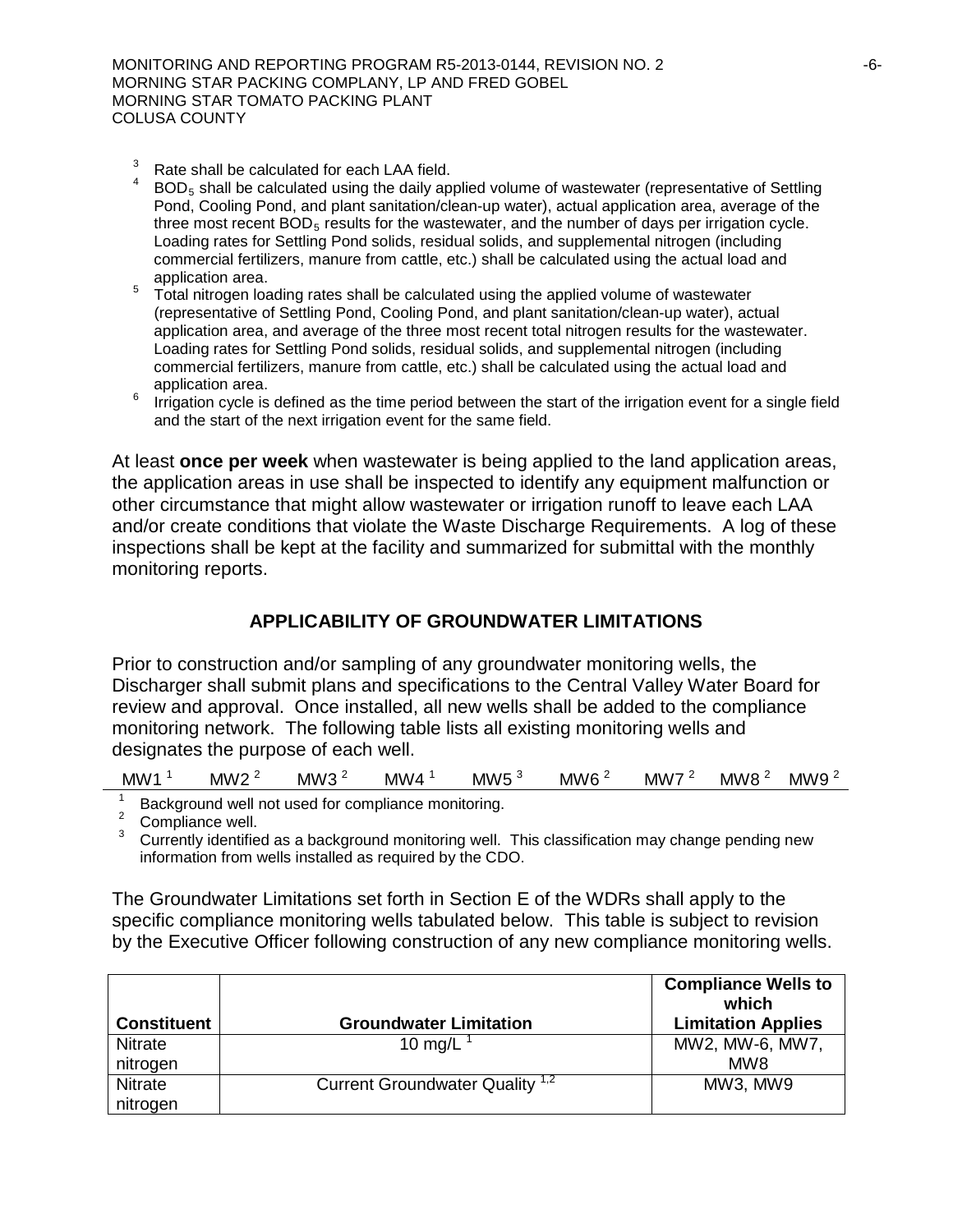|                    |                                                        | <b>Compliance Wells to</b><br>which |
|--------------------|--------------------------------------------------------|-------------------------------------|
| <b>Constituent</b> | <b>Groundwater Limitation</b>                          | <b>Limitation Applies</b>           |
| Manganese          | $0.05$ mg/L                                            | MW2, MW3, MW6,                      |
|                    |                                                        | MW <sub>9</sub>                     |
| Manganese          | Current Groundwater Quality <sup>1,2</sup>             | MW7, MW8                            |
| All Others         | Concentrations that exceed either the                  | MW2, MW3, MW6,                      |
|                    | Primary or Secondary MCL.                              | MW7, MW8, MW9                       |
| <b>All Others</b>  | Contain taste or odor-producing constituents, toxic    | MW2, MW3, MW6,                      |
|                    | substances, or any other constituents in               | MW7, MW8, MW9                       |
|                    | concentrations that cause nuisance or adversely affect |                                     |
|                    | beneficial uses.                                       |                                     |

<sup>1</sup> Compliance with this requirement shall be determined on an intrawell basis for each of the specified wells using approved statistical methods.

<sup>2</sup> "Current groundwater quality" means the quality of groundwater in the well as evidenced by monitoring completed as of the date of WDRs.

### **GROUNDWATER MONITORING**

Prior to sampling, depth to groundwater measurements shall be measured in each monitoring well to the nearest 0.01 feet. Groundwater elevations shall then be calculated to determine groundwater gradient and flow direction. Analytical methods shall be selected to provide reporting limits below the Water Quality Limit for each constituent.

Purging and sampling methods must be approved in the Sampling and Analysis Plan required by Cease and Desist Order R5-2016-0007. Quarterly groundwater monitoring shall occur in the first (January – March), second (April – June), third (July - September), and fourth (October – December) quarter of each calendar year. At a minimum, the following data shall be collected from each current and future monitoring well during each monitoring event:

| <b>Constituent</b>                           | <b>Units</b> | <b>Type of</b><br><b>Sample</b> | <b>Sampling</b><br><b>Frequency</b> | <b>Reporting</b><br><b>Frequency</b> |
|----------------------------------------------|--------------|---------------------------------|-------------------------------------|--------------------------------------|
| Depth to groundwater                         | $0.01$ feet  | Measurement                     | Quarterly                           | Semi-annual                          |
| Groundwater elevation <sup>1</sup>           | feet         | Calculated                      | Quarterly                           | Semi-annual                          |
| Gradient magnitude                           | feet/feet    | Calculated                      | Quarterly                           | Semi-annual                          |
| <b>Gradient direction</b>                    | degrees      | Calculated                      | Quarterly                           | Semi-annual                          |
| $pH^4$                                       | pH units     | Grab                            | Quarterly                           | Semi-annual                          |
| Oxidation reduction potential <sup>3,4</sup> | millivolts   | Grab                            | Quarterly                           | Semi-annual                          |
| Dissolved oxygen <sup>3,4</sup>              | mg/L         | Grab                            | Quarterly                           | Semi-annual                          |
| <b>TDS</b>                                   | mg/L         | Grab                            | Quarterly                           | Semi-annual                          |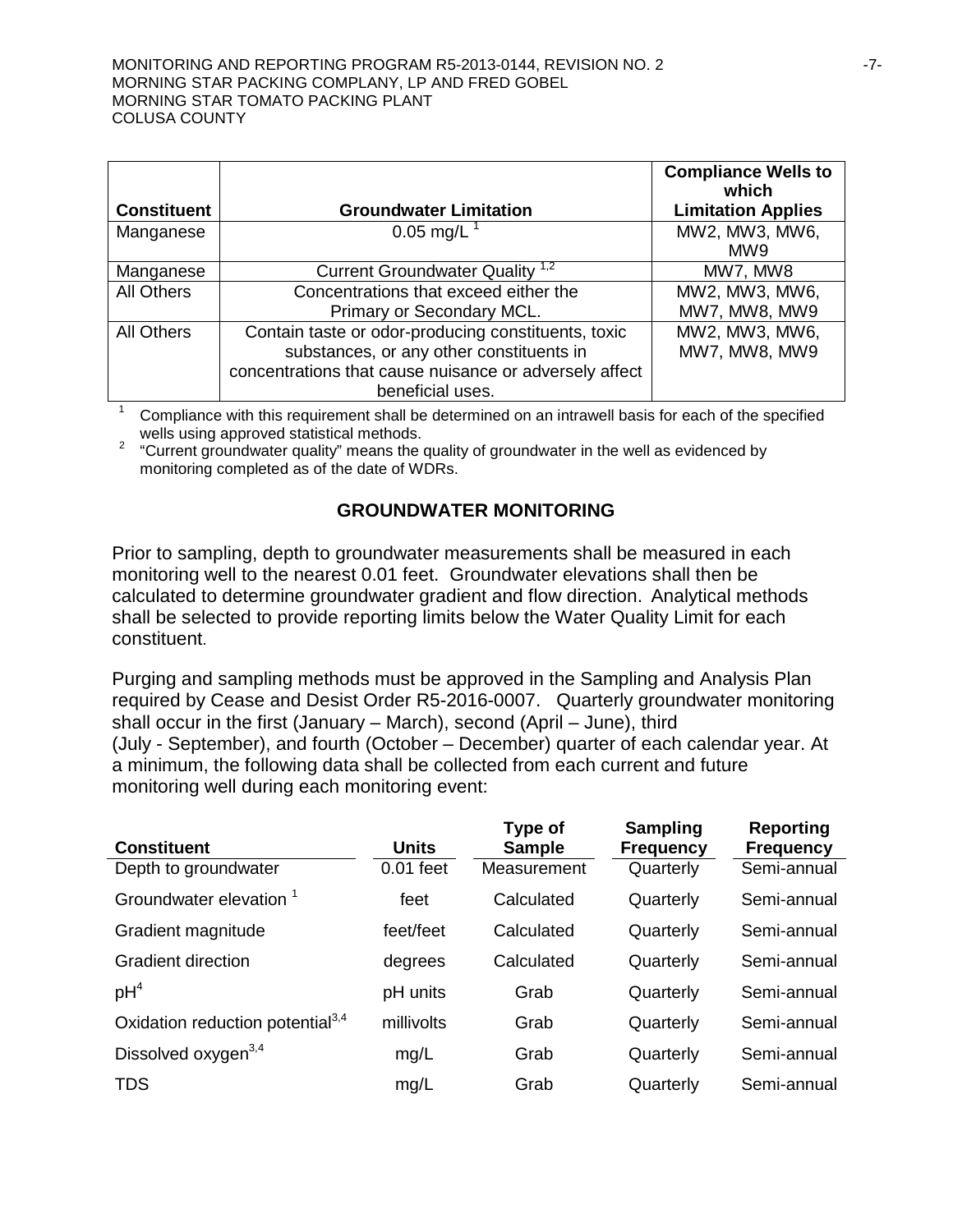#### MONITORING AND REPORTING PROGRAM R5-2013-0144, REVISION NO. 2  $-8$ -MORNING STAR PACKING COMPLANY, LP AND FRED GOBEL MORNING STAR TOMATO PACKING PLANT COLUSA COUNTY

| <b>Constituent</b>               | <b>Units</b> | Type of<br><b>Sample</b> | <b>Sampling</b><br><b>Frequency</b> | <b>Reporting</b><br><b>Frequency</b> |
|----------------------------------|--------------|--------------------------|-------------------------------------|--------------------------------------|
| <b>TKN</b>                       | mg/L         | Grab                     | Quarterly                           | Semi-annual                          |
| Nitrate nitrogen                 | mg/L         | Grab                     | Quarterly                           | Semi-annual                          |
| Ammonia <sup>3</sup>             | mg/L         | Grab                     | Quarterly                           | Semi-annual                          |
| Dissolved Iron <sup>2</sup>      | mg/L         | Grab                     | Quarterly                           | Semi-annual                          |
| Dissolved Manganese <sup>2</sup> | mg/L         | Grab                     | Quarterly                           | Semi-annual                          |

<sup>1</sup> Groundwater elevation shall be determined based on depth-to-water measurements using a surveyed measuring point elevation on the well and surveyed reference elevation.

<sup>2</sup> Samples for metals shall be field filtered with a 0.45-micron filter prior to sample preservation.<br><sup>3</sup> Only required for MW-1, MW-2, MW-3, MW-4, MW-5, MW-6, and any other Cooling Pond wells installed per the CDO.

May be measured in the field using hand-held instruments providing that the probe is properly calibrated probe and that calibration records are submitted with the monitoring reports.

### **Groundwater Trigger Concentrations**

The following groundwater trigger concentrations are intended only to serve as a means of assessing whether the discharge might potentially cause a violation of one or more of the Groundwater Limitations of the WDRs at some later date.

| <b>Constituent</b>        | <b>Compliance Wells</b>                               | <b>Trigger Concentration, mg/L</b> |
|---------------------------|-------------------------------------------------------|------------------------------------|
| Total dissolved<br>solids | MW2, MW3, new MWs <sup>1</sup>                        | 700                                |
| Total dissolved<br>solids | MW6, MW7, MW8, MW9, new MWs <sup>1</sup>              | 1,200                              |
| Iron                      | MW2, MW3, MW6, MW7, MW8,<br>MW9, new MWs <sup>1</sup> | 0.2                                |

<sup>1</sup>A newly installed compliance groundwater monitoring well.

If the annual evaluation of groundwater quality performed pursuant to this MRP shows that the annual average of one or more of the trigger concentrations has been exceeded in any compliance well during the calendar year, the Discharger shall submit one or both of the following technical reports by **1 May of the following calendar year** (e.g., if one or more trigger concentrations are exceeded for calendar year 2020, the appropriate report is due by **1 May 2021**):

a. A technical evaluation of the reason[s] for the concentration increase[s] and a technical demonstration on a constituent-by-constituent that, although the concentration has increased more than expected in one or more compliance wells, continuing the discharge without additional treatment or control will not result in exceedance of the applicable groundwater limitation.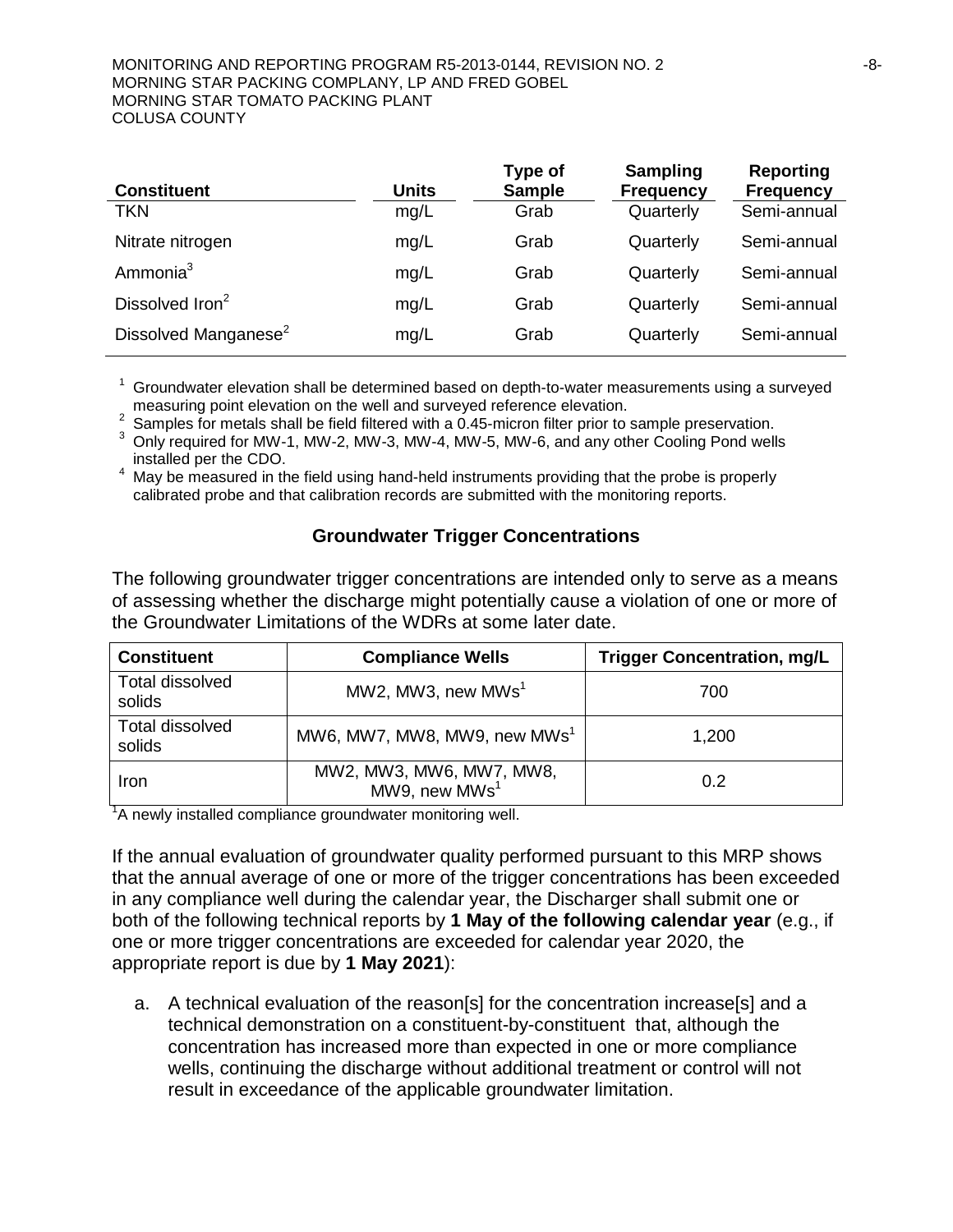b. An Action Plan that presents a systematic technical evaluation of each component of the facility's waste treatment and disposal system to determine whether additional treatment or control is feasible for each waste constituent that exceeds a trigger concentration. The plan shall evaluate each component of the wastewater treatment, storage, and disposal system (as applicable); describe available treatment and/or control technologies; provide preliminary capital and operation/maintenance cost estimates for each; designate the preferred option[s] for implementation; and specify a proposed implementation schedule. The schedule for full implementation shall not exceed one year, and the Discharger shall immediately implement the proposed improvements.

# **RESIDUAL SOLIDS MONITORING**

The Discharger shall monitor the residual solids generated and disposed of on a monthly basis. The following shall be monitored and reported:

- 1 Volume of Solids Generated. Solids may include pomace, seeds, stems, diatomaceous earth, screenings, pond solids, and sump solids, or other material.
- 2. Volume Disposed of Off-site. Describe the disposal method (e.g. animal feed, land application, off-site composting, landfill, etc.); the amount disposed (tons); and the name of the hauling company.
- 3. Volume Disposed of On-site. Describe the amount disposed (tons); location of on-site disposal (e.g. land application area field); method of application, spreading, and incorporation; application rate (tons/acre), and weekly grab sample analysis for total nitrogen.

Results of the residual solids monitoring shall be included in the monthly monitoring.

# **SILAGE MONITORING**

On a monthly basis, the Discharger shall inspect all areas involved in the mixing or storage of silage as described below.

- 1. **Operations area:** Perform monthly inspections of the working surfaces, berms, ditches, erosion best management practices, and any other operational surface. Identify the presence or absence of:
	- a. Cracking or subsidence in the working surfaces;
	- b. Ponding liquid over the working surfaces or within ditches;
	- c. Effectiveness of erosion control Best Management Practices (BMPs);
	- d. Maintenance activities associated with working surfaces, berms, ditches, and erosion control BMPs;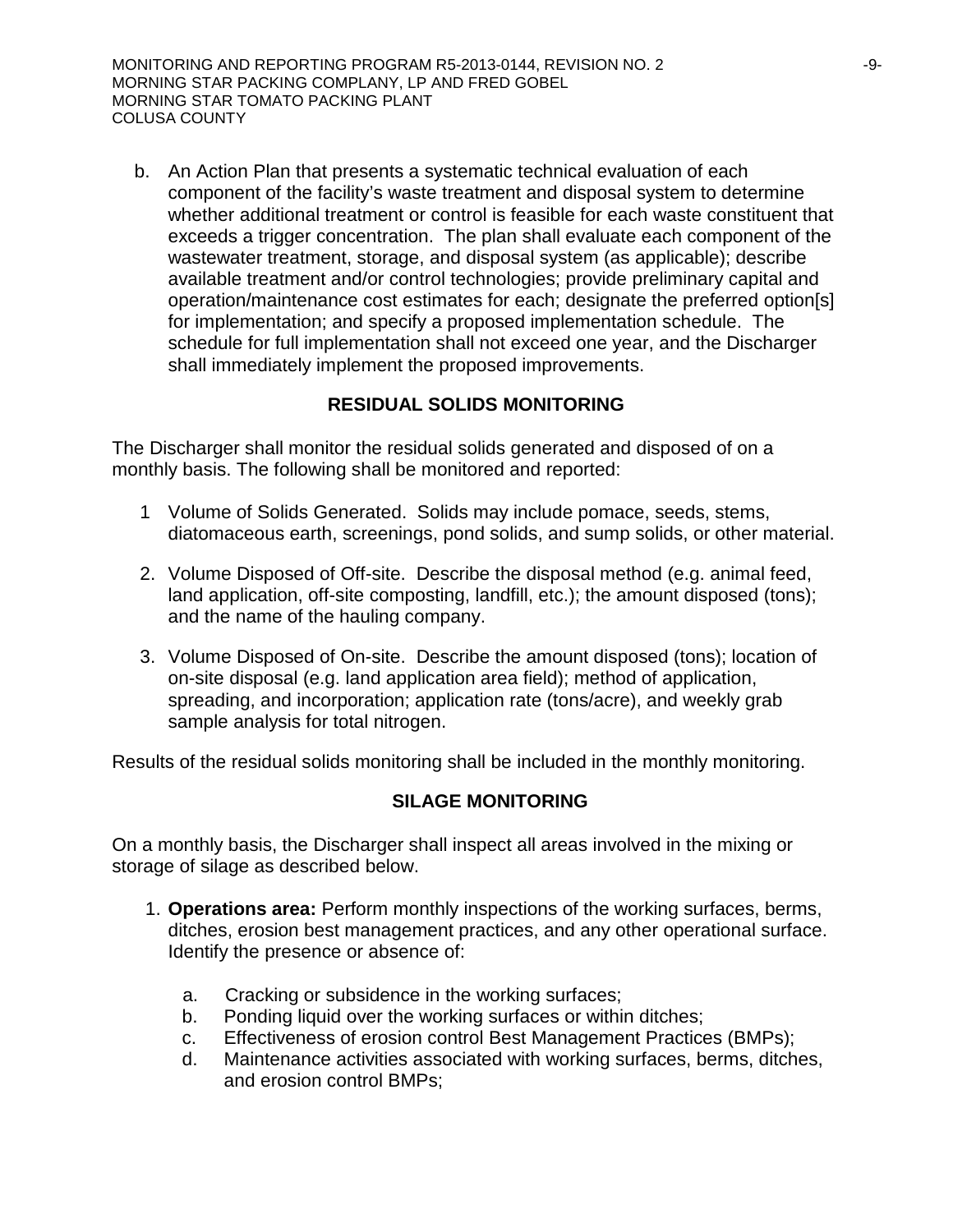- e. Evidence of any water or wastewater leaving or entering the facility, estimated size of affected area, and estimated flow rate. Affected areas shall be shown on a map; and
- f. Integrity of drainage system during the wet season.
- 2. **Wastewater Management System**: Perform monthly inspections of the wastewater management system to identify the presence or absence of:
	- a. The overall condition of the wastewater management system;
	- b. The available capacity within the storage systems and the current volume of wastewater;
	- c. Presence of odors from the wastewater management system. Include characterization, source, and distance observable; and
	- d. Volume of wastewater discharged and location of discharge.

Results of the monthly field inspections of the operations area and the wastewater management system shall be included in the monthly monitoring reports. Photographs of observed and corrected deficiencies shall be included in the reports.

### **Silage Wastewater Monitoring**

The Discharger shall monitor the wastewater associated with the silage operations on a monthly basis. At a minimum, the following data shall be collected.

| <b>Constituent</b>     | <b>Units</b> | Type of<br><b>Sample</b> | <b>Sample</b><br><b>Frequency</b> | <b>Reporting</b><br><b>Frequency</b> |
|------------------------|--------------|--------------------------|-----------------------------------|--------------------------------------|
| pH                     | pH Units     | Grab                     | Monthly                           | Monthly                              |
| Dissolved oxygen       | mg/L         | Grab                     | Monthly                           | Monthly                              |
| $BOD5$ <sup>1</sup>    | mg/L         | Grab                     | Monthly                           | Monthly                              |
| Total nitrogen         | mg/L         | Grab                     | Monthly                           | Monthly                              |
| Total dissolved solids | mg/L         | Grab                     | Monthly                           | Monthly                              |
| Fixed dissolved solids | mg/L         | Grab                     | Monthly                           | Monthly                              |

 $1$ <sub>5</sub>-day, 20 degrees Celsius biochemical oxygen demand.

# **ODOR MONITORING**

Between 1 June and 1 October of each year, the Discharger shall conduct real-time odor monitoring in accordance with the *Odor Identification and Mitigation Plan* required by Cease and Desist Order R5-2016-0007 and approved by Board staff. The results of the odor monitoring shall be submitted with the monthly monitoring reports. The reports shall include odor plume maps and a discussion of odors attributable to the processing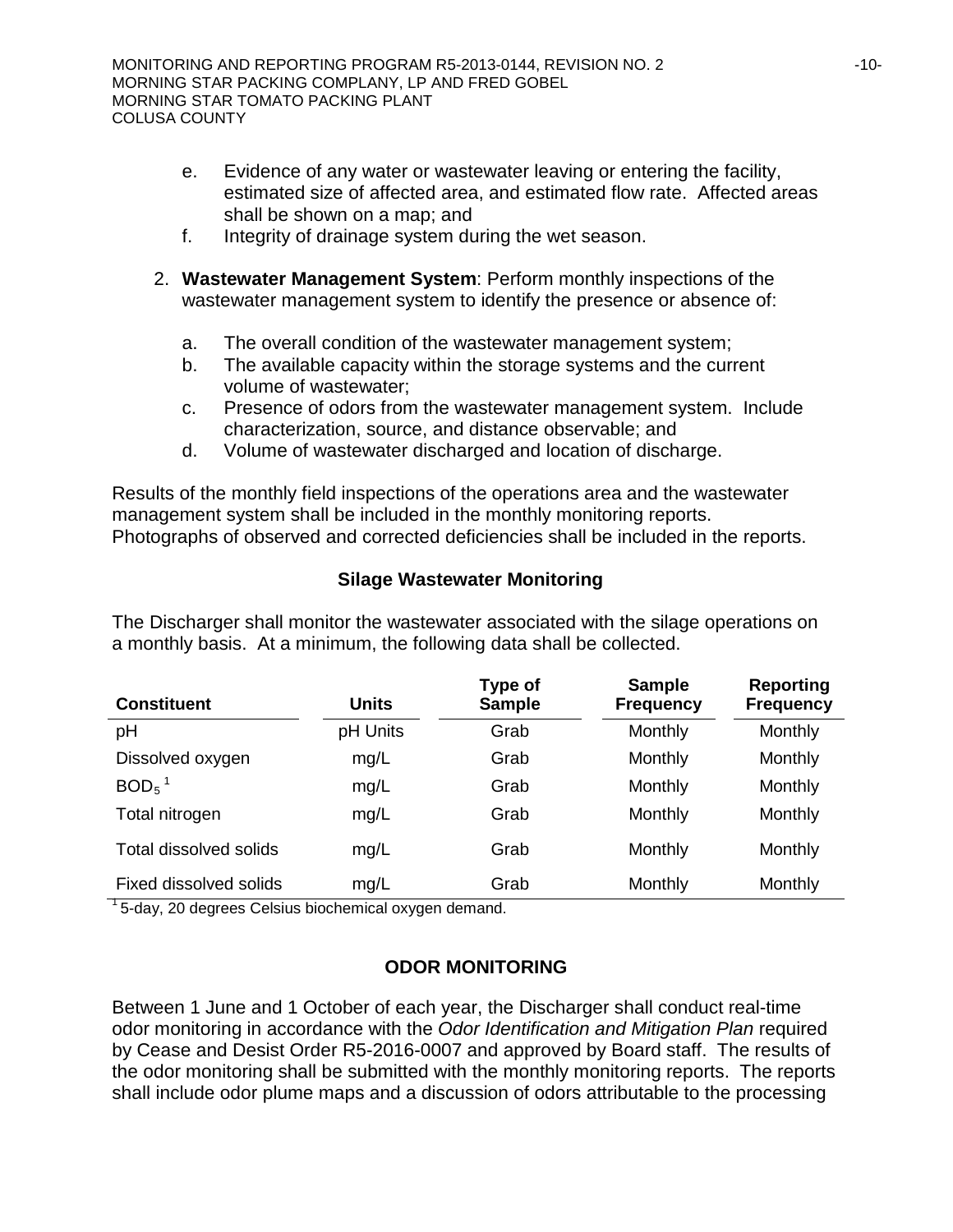facility and land application areas. If odors are present, then the report shall also describe the physical improvements that Morning Star took in response to reduce/prevent the odors. If sodium chlorite (ADOX 750) was used to control odors, then the report shall include a discussion of why Morning Star was not able to implement a non-chemical solution to prevent odors.

| <b>Constituent</b> | Units                    | Type of<br><b>Sample</b> | <b>Sample</b><br><b>Frequency</b> | Reporting<br><b>Frequency</b> |
|--------------------|--------------------------|--------------------------|-----------------------------------|-------------------------------|
| Odors              | Odor units (e-<br>noses) | Sensor                   | Continuous                        | Monthly                       |

# **SODIUM CHLORITE (ADOX 750) MONITORING**

The Discharger shall document the use of sodium chlorite (ADOX 750) at the facility during each month. At a minimum, the Discharger shall report: date applied, specific location applied to, volume applied, reason for application, and why a non-chemical solution to mitigate odor was not implemented. When used, effluent samples (from the same pond or ditch to which the chemical was applied) must be collected within 30 minutes of the initial application of the chemical. The samples shall be analyzed for TDS and FDS. Use of ADOX must be included in the calculations to determine compliance with the FDS loading limit.

# **TOMATO SOLIDS IN DITCHES**

Whenever there is wastewater present in the Settling Pond, the Discharger shall conduct daily inspections of all irrigation ditches and shall record whether or not tomato solids are present. If solids are present, the Discharger shall immediately remove the solids and dispose of them appropriately. The results of all inspections and removal activities shall be submitted with the monthly monitoring reports. The reports shall document when and where the tomato solids were disposed of.

# **REPORTING**

In reporting monitoring data, the Discharger shall arrange the data in tabular form so that the date, sample type (e.g., effluent, pond, etc.), and reported analytical result for each sample are readily discernible. The data shall be summarized in such a manner to clearly illustrate compliance with waste discharge requirements and spatial or temporal trends, as applicable. The results of any monitoring done more frequently than required at the locations specified in the Monitoring and Reporting Program shall be reported to the Central Valley Water Board.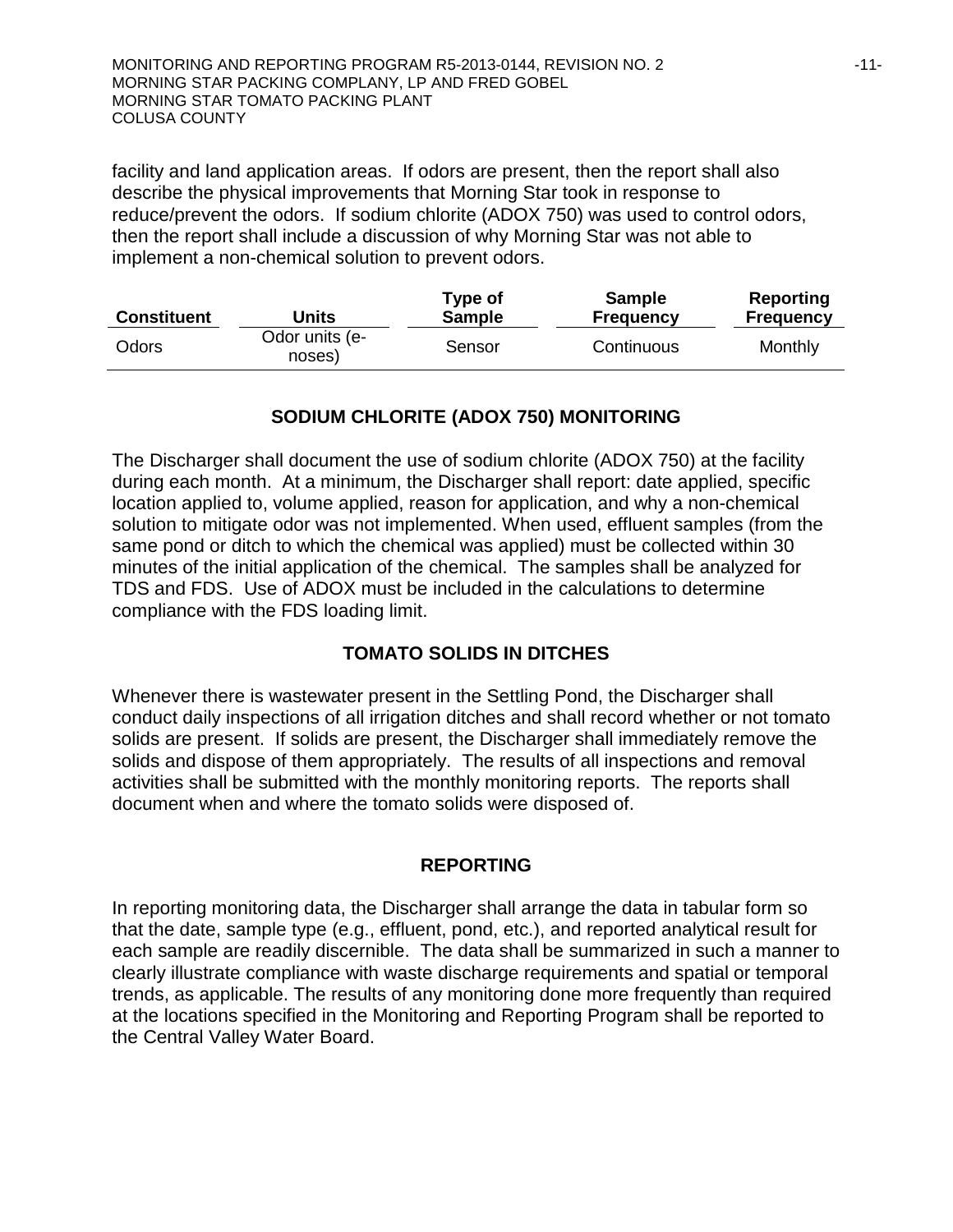As required by the California Business and Professions Code sections 6735, 7835, and 7835.1, all Groundwater Monitoring Reports shall be prepared under the direct supervision of a Registered Professional Engineer or Geologist and signed by the registered professional.

# **A. Monthly Monitoring Reports**

Daily, weekly, and monthly monitoring data shall be reported in the monthly monitoring reports. Monthly reports shall be submitted to the Central Valley Water Board on the **1st day of the second month following sampling** (i.e. the January Report is due by 1 March). At a minimum, the reports shall include:

- 1. Tabulated monitoring data and/or additional information as required by the Cooling Pond, Settling Pond, Storm Water pond, and Wastewater sections of the MRP. For the Wastewater results, include tabulated correlations between Brix and BOD, and between COD and BOD.
- 2. For the Flow Monitoring section: submit tabulated daily flow measurements from each wastewater source and supplemental irrigation water to each LAA field. Include the cumulative annual wastewater (Station 1 and Station 2) flow discharged to the LAAs to date, the average daily flow for the month, and comparison to the average daily flow limit.
- 3. Results of the Land Application Area Monitoring, including:
	- a. Tabulated land application area monitoring data for each LAA field, including; calculation of the hydraulic loading, irrigation cycle average BOD loading, and total nitrogen loading to date from all sources. The average of the three most recent monitoring results shall be used to determine irrigation cycle average BOD and total nitrogen loading. Loading rates for Settling Pond solids, residuals solids, cattle manure and commercial fertilizers shall be calculated separately using actual load analytical results and application areas.
	- b. An Excel spreadsheet that shows the BOD loading calculations for each irrigation cycle and field. This spreadsheet shall be cumulative for the year, and at a minimum, shall include the following columns: field irrigated, dates of irrigation, BOD concentration (based on three most recent results), estimated flow, BOD loading (lb/day), irrigation acreage, irrigation cycle in days, resting time between cycles, and BOD loading rate (lb/ac/day). The spreadsheet shall also include text documenting that the BOD loading rates were calculated as specified by Effluent Limitation C.2.b of the WDRs. All BOD results shall be used in the BOD loading calculations, even if samples are collected more frequently than once per week. If the drying time for any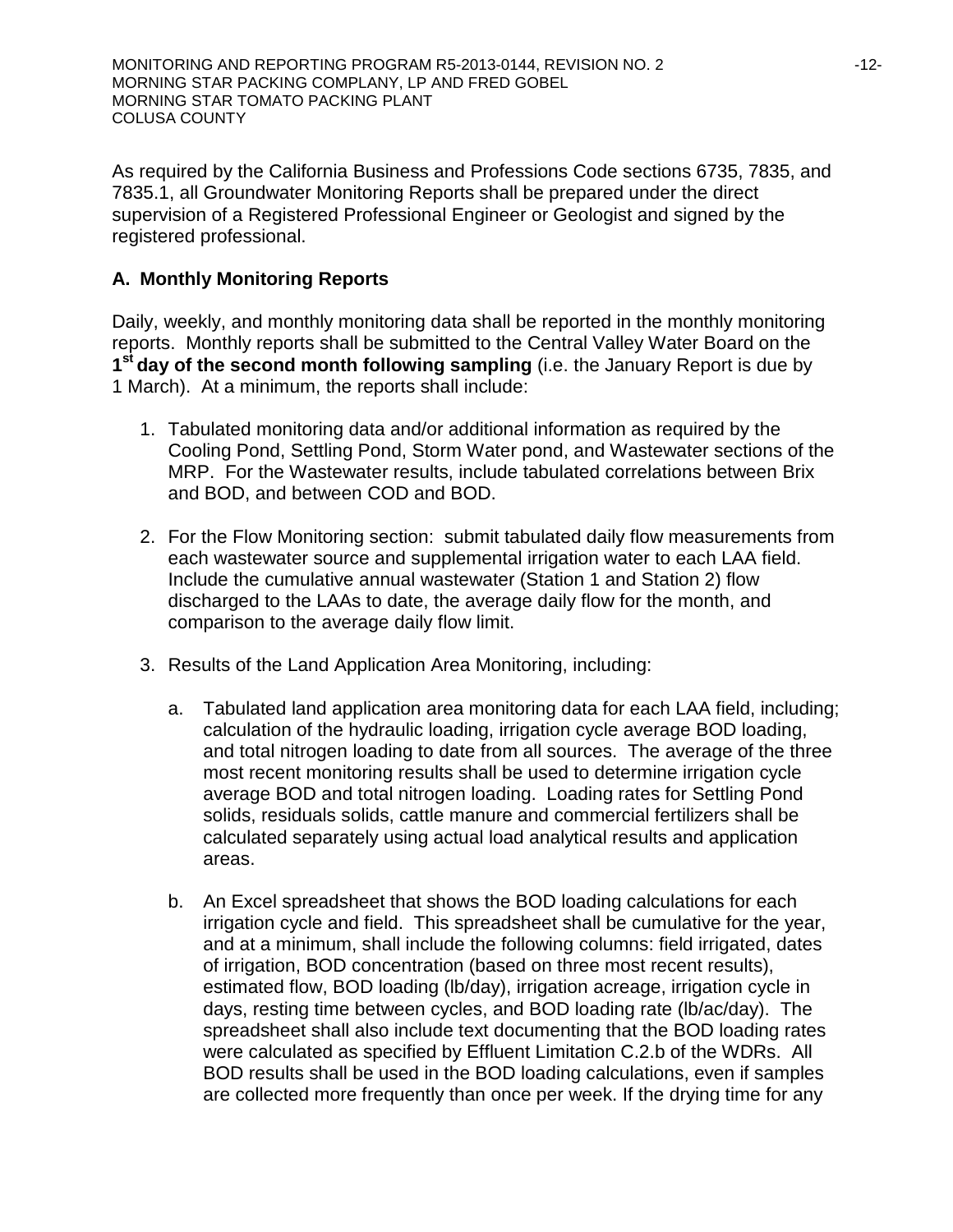irrigation cycle is less than 6 days, then the transmittal cover letter of the applicable monthly monitoring report shall explain why there was a shorter drying time.

- c. Documentation, including daily field logs, describing how the flow to each field was determined.
- d. A summary of the daily pre-application inspection reports for the month.
- 4. A current site plan depicting the irrigation checks within each LAA field that will be used during the calendar year, including all water conveyance ditches and internal berms that divide each LAA (where applicable).
- 5. Tabulated cropping information for each LAA field that includes at least:
	- a. The crop that will be grown in each field;
	- b. Planned and actual planting dates;
	- c. Planned and actual harvest dates;
	- d. Planned and actual cattle grazing schedule, location of cattle grazing, including the number of head on each field.
	- e. Typical maximum expected and actual yield at harvest in applicable crop units per acre;
	- f. Crop total nitrogen demand; and
	- g. Crop average evapotranspiration rate in inches.
- 6. For the Residual Solids Monitoring: all information described in the Reporting section, including the monthly mass of residual solids generated and applied to each LAA field and/or disposed of off-site
- 7. For the Silage Monitoring: All information described in the Reporting section, including: (a) results of the monthly inspections of the working surfaces, berms, ditches, erosion best management practices, and other operational surfaces, (b) results of the monthly inspections of wastewater management system, and (c) tabulated results of the silage wastewater samples.
- 8. For the Odor Monitoring: Odor Monitoring shall be conducted from 1 June to 1 October each year, and results submitted with the monitoring reports submitted from 1 August through 1 December (or sooner if requested by staff due to complaints). The reports shall include odor plume maps along with a discussion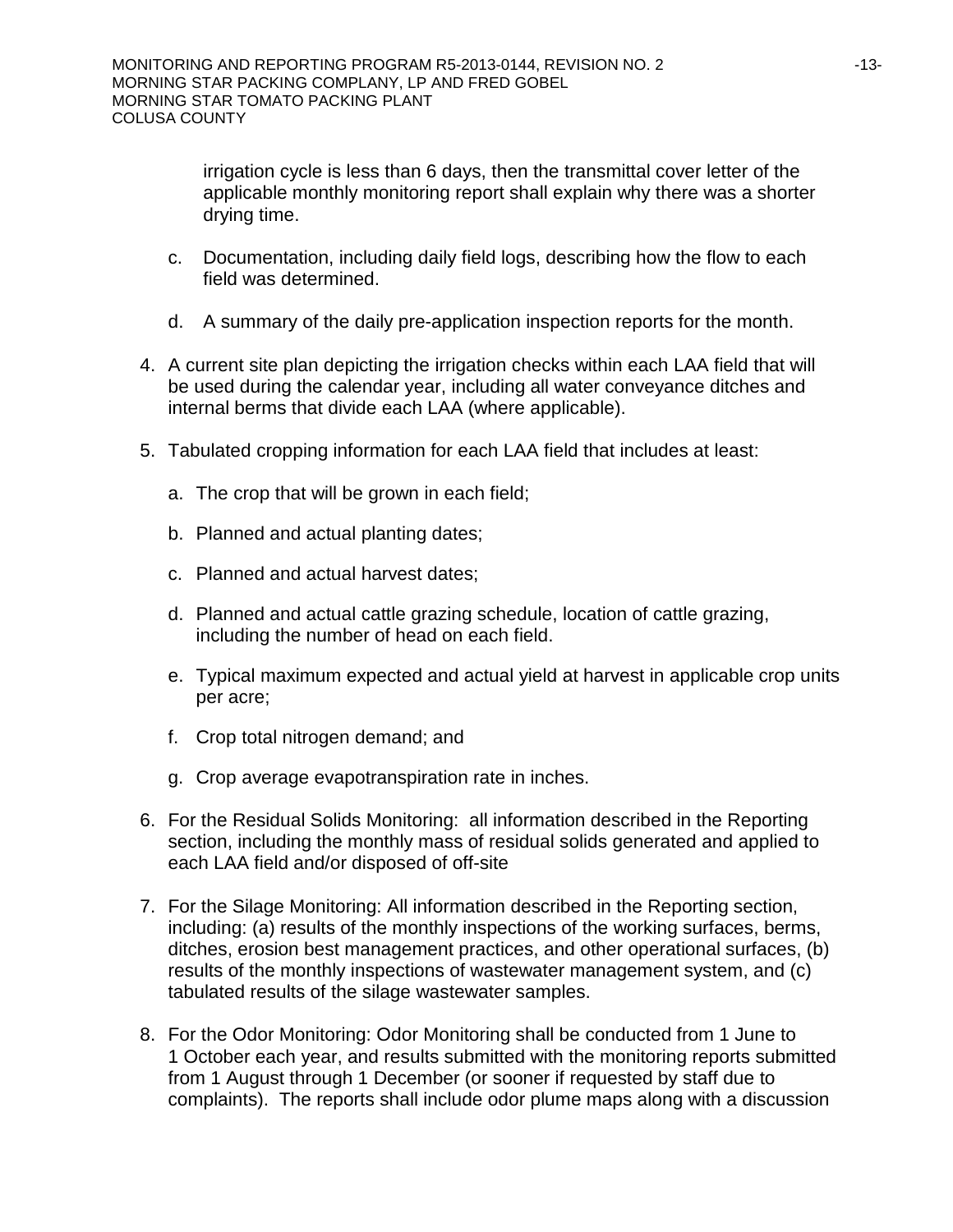of odors attributable to the processing facility and land application areas. If odors are present, then the report shall also describe physical improvements that were taken to reduce/prevent the odors. If ADOX 750 was used to control odors, then the report shall have a discussion of why the Discharger was not able to implement a non-chemical solution to prevent odors.

- 9. For the Sodium Chlorite Monitoring: If sodium chlorite (ADOX 750) was used during the monitoring period, each report shall include the following information: date applied, specific location applied to, volume applied, reason for application, and why a non-chemical solution to mitigate odor was not implemented. The report shall also contain the results of the samples that were collected, and a description of the location for the samples and why this was an appropriate location.
- 10. For the Tomato Solids in Ditches Monitoring: Results of daily inspections of the irrigation ditches, including the presence or absence of any tomato solids in the ditches, and a description of activities associated with removal and disposal of the tomato solids, if applicable.
- 11. Calculation of the flow-weighted average FDS concentration to date (representative of the Settling Pond, Cooling Pond, and plant sanitation/clean-up water) as monitored at Station 3. Calculations shall be made as required by Effluent Limitation C.1.a of the WDRs. Each monitoring report shall include an Excel spreadsheet showing how the flow-weighted FDS concentration was calculated, and how the ADOX salt load was included in the calculations.
- 12. A comparison of monitoring data to the flow limitations, effluent limitations; mass loading limitations (for each LAA field), and discharge specifications, and an explanation of any violation of those requirements.
- 13. Copies of laboratory analytical report(s).
- 14. Copies of current calibration logs for all field test instruments.

# **B. Semi-Annual Monitoring Reports**

The Discharger shall establish a sampling schedule for groundwater monitoring such that samples are obtained during the first, second, third, and fourth quarter of each calendar year and obtained approximately every three months. Semi-Annual Groundwater Monitoring Reports which include the quarterly sampling results shall be submitted to the Central Valley Water Board by the **1st day of the second month after the semi-annual period** (i.e., the January-July semi-annual report is due by 1 September each year). The monitoring report shall include the following: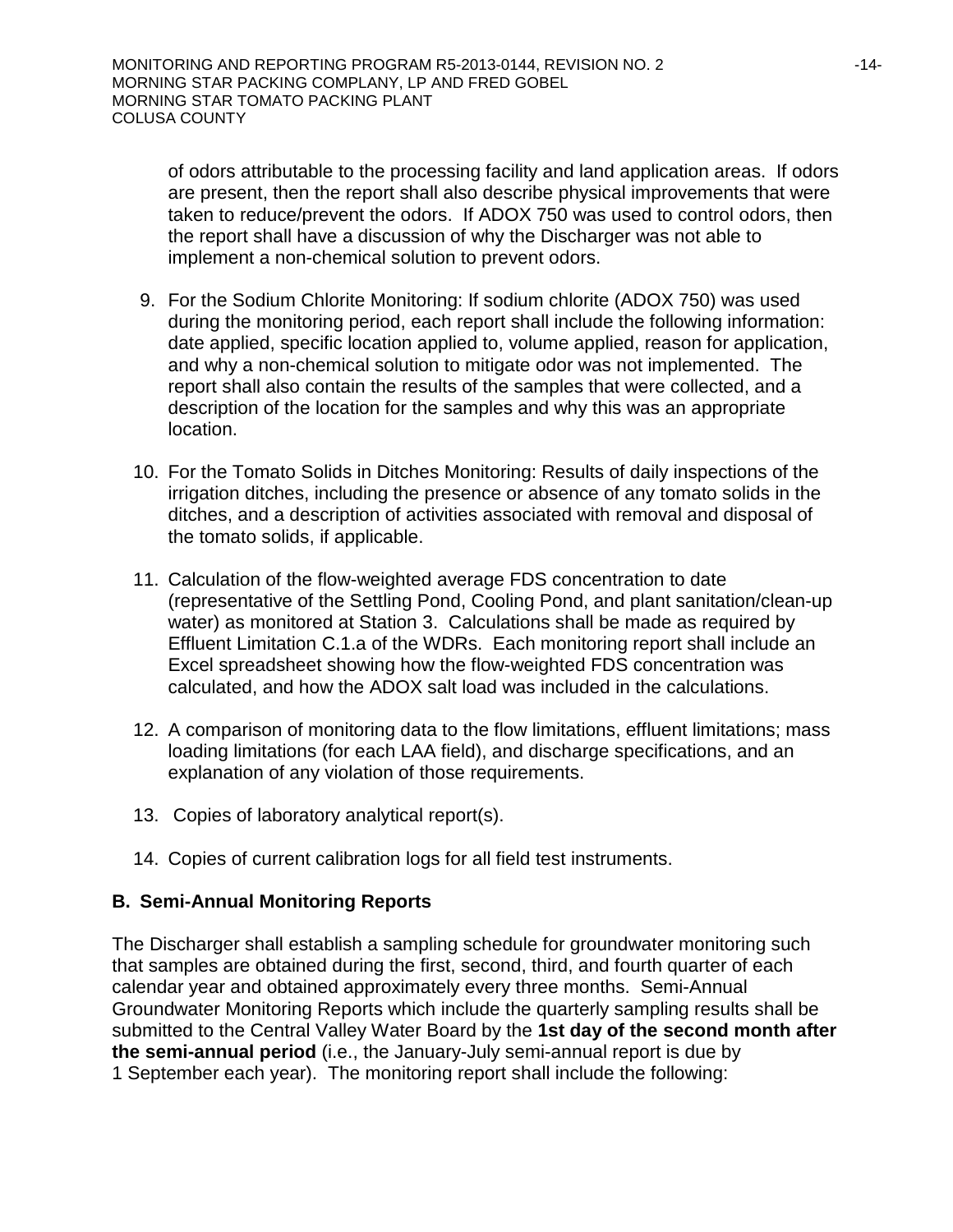- 1. Results of the quarterly monitoring of the groundwater in tabular format. The analytical result tables shall include the laboratory PQL for each analyte for each sampling event. A result of "0.0" is not acceptable and shall instead be replaced with "ND <" and the PQL. Any "J" flagged values shall be reported. Results shall be reported exactly as presented on laboratory reports; values shall not be rounded.
- 2. A narrative description of all preparatory, monitoring, sampling, and analytical testing activities for the groundwater monitoring. The narrative shall be sufficiently detailed to verify compliance with the WDR, this MRP, and the Standard Provisions and Reporting Requirements. The narrative shall be supported by field logs for each well documenting depth to groundwater; parameters measured before, during, and after purging; method of purging; calculation of casing volume; and total volume of water purged;
- 3. Calculation of groundwater elevations, determination of groundwater flow direction and gradient on the date of measurement, comparison of previous flow direction and gradient data, and discussion of seasonal trends if any;
- 4. Summary data tables of historical and current groundwater elevations;
- 5. A scaled map showing relevant structures and features of the facility, land application areas, locations of monitoring wells and any other sampling stations, and groundwater elevation contours referenced to mean sea level datum; and
- 6. Copies of laboratory analytical report(s) for groundwater monitoring.

# **C. Annual Monitoring Report**

An Annual Report shall be submitted to the Central Valley Water Board by **1 February** each year and shall include the following:

- 1. A description of the following work conducted after the end of the processing season:
	- a. Irrigation/tailwater ditch draining procedures prior to the release of storm water runoff from the LAAs;
	- b. Inches of total precipitation between dates of last discharge and first off-site release of storm water runoff from the LAAs; and
	- c. Draining and cleaning of the Settling Pond, including the date, disposal method and location of off-site and/or on-site disposal.
- 2. Total annual flow measurements from each wastewater source and supplemental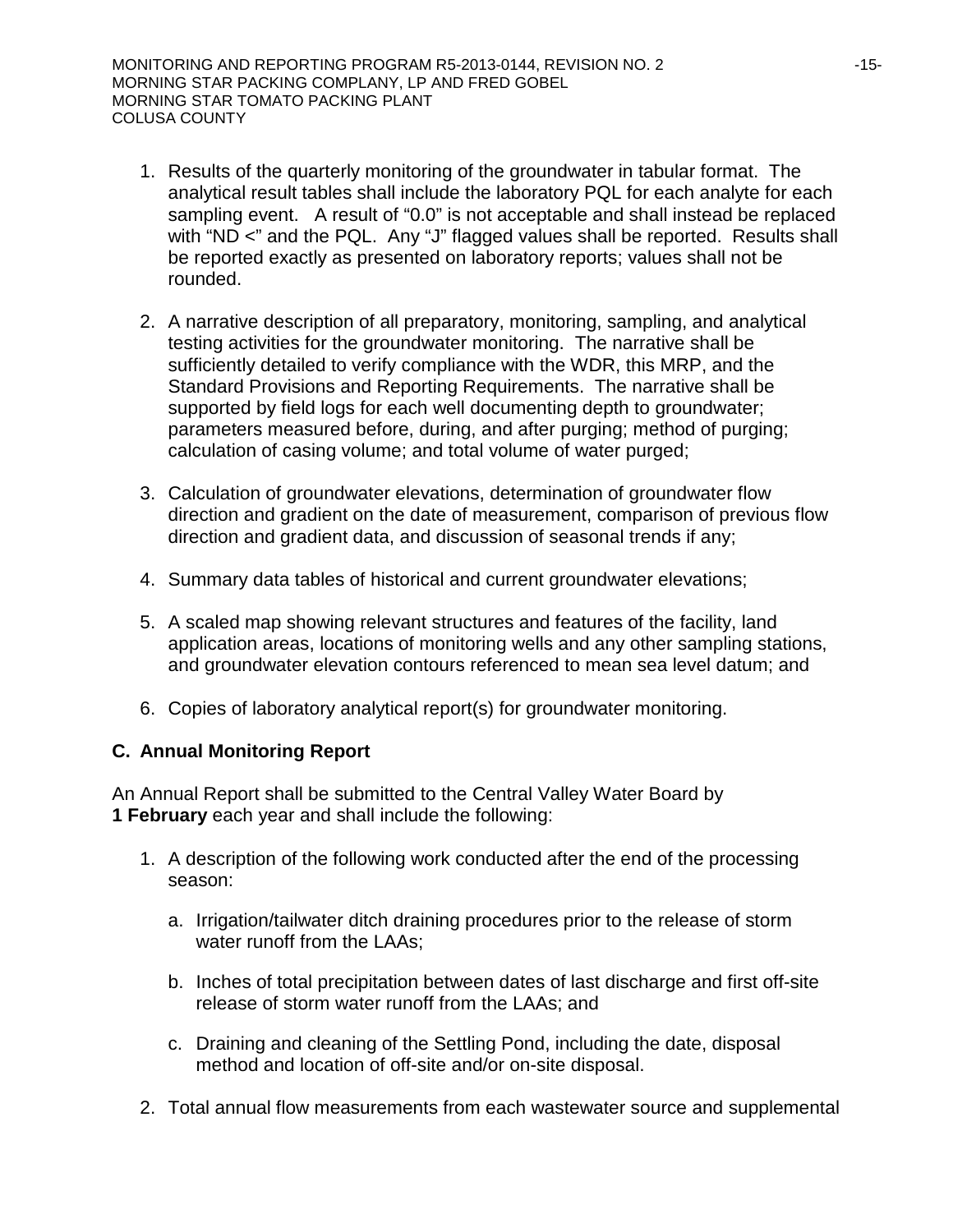irrigation water to the LAAs for the calendar year and comparison to the annual maximum flow limit.

- 3. Flow-weighted annual average FDS concentration from the Settling Pond, Cooling Pond, and plant sanitation/clean-up water for the calendar year with supporting data and calculations and comparison to the effluent limit. Each monitoring report shall include an Excel spreadsheet showing how the flow weighted FDS concentration was calculated, and how the ADOX salt load was included in the calculations. Calculations shall be made as required by Effluent Limitation C.1.a of the WDRs.
- 4. Total hydraulic loading rate and total nitrogen loading rate applied to each LAA field for the calendar year with supporting data and calculations and comparison to crop evapotranspiration rate and nitrogen demand.
- 5. A nitrogen mass balance (from all sources) for the calendar year with supporting data and calculations. Include description of the types of crops planted and dates of planting and harvest for each crop. For each LAA field used for pasture, include description of the number of grazing cattle, start and finish dates of grazing operations, agricultural practices of the pasture land including types of crops planted, and total nitrogen applied and comparison to the loading limits of the WDRs. If the mass balance indicates that nitrogen has been applied in excess of the agronomic rate, include a discussion of any corrective action performed during the year and a detailed plan and schedule for additional corrective actions that will be implemented to ensure future compliance with the land application area specifications of the WDRs.
- 6. Concentration vs. time graphs for each monitored constituent using all historic groundwater monitoring data. Each graph shall show the background groundwater concentration range, the trigger concentration specified above (where applicable), and the Groundwater Limitation as horizontal lines at the applicable concentration.
- 7. An evaluation of the groundwater quality beneath the site and determination of whether any trigger concentrations were exceeded in any compliance well at any time during the calendar year. This shall be determined by comparing the annual average concentration for each well during the calendar year to the corresponding trigger concentration specified above. If any groundwater trigger concentrations were exceeded, include acknowledgment that the technical report described in the Groundwater Trigger Concentrations section of this MRP will be submitted in accordance with the specified schedule.
- 8. An evaluation of the groundwater quality beneath the site and determination of Compliance with Groundwater Limitation E.1 of the WDRs based on statistical